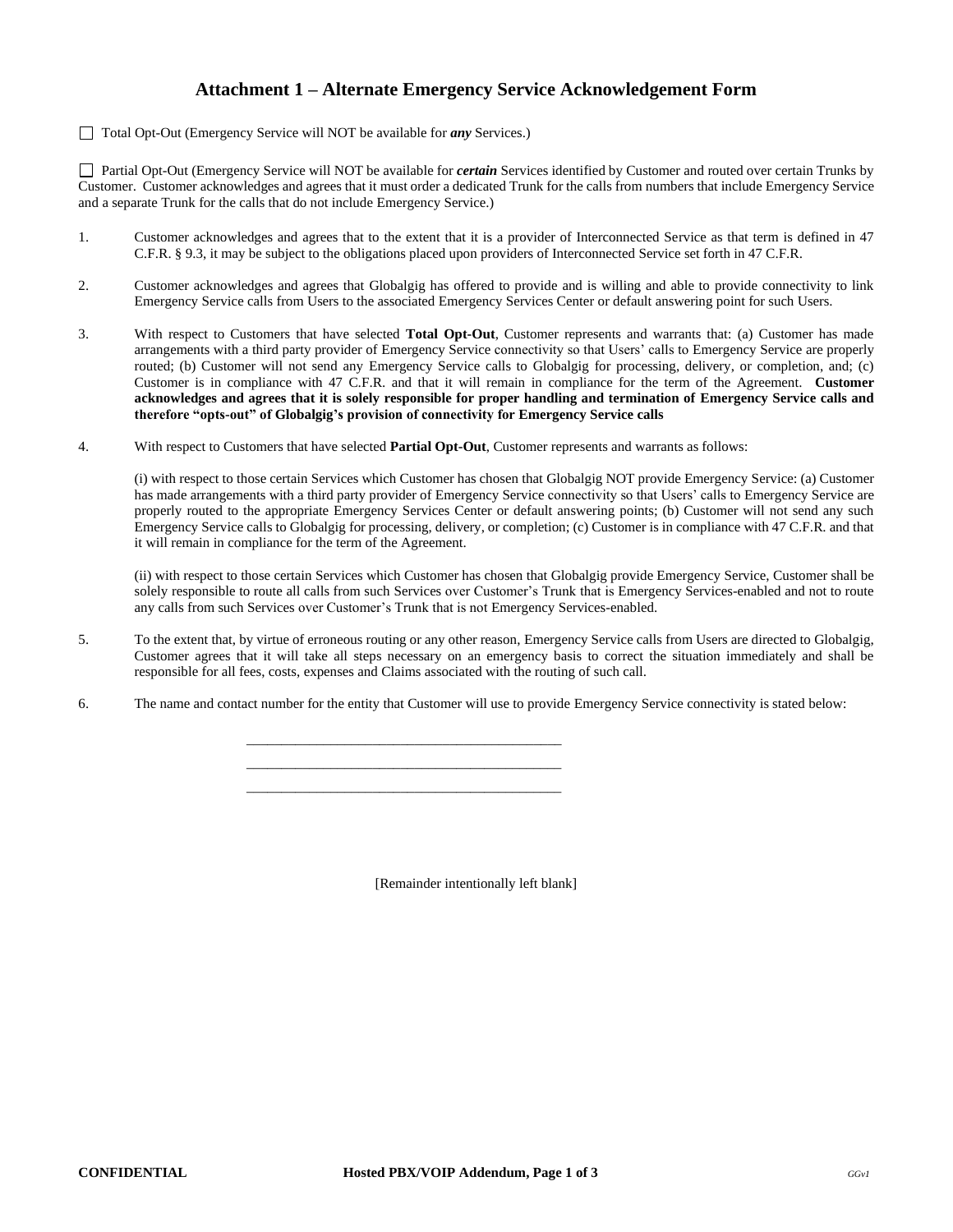## **Attachment 2 – Emergency Services**

Emergency Services may be provided by Globalgig subject to the following. In case of discrepancies between this Attachment 2, the Agreement and the main body of the Addendum, this Attachment will always prevail.

1. Emergency Services do not apply to remote call forward services. Users shall not use or attempt to use any remote call forward service to call Emergency Services.

2. Emergency Services are unavailable for 800 numbers. Emergency Services are limited to access to Emergency Services Centers and does not allow the User to place outgoing calls to any other numbers, including E.164 numbers, than the national significant number for emergency services.

3. Globalgig shall endeavor to route the outgoing call to the appropriate Emergency Services Center based on the location information provided by Customer. Customer acknowledges that from time-to-time Globalgig will use a third-party provider for routing. In case of routing of the calls by a third-party provider, Customer acknowledges and agrees that Globalgig may rely on a third party for the routing and that Globalgig may not control such routing.

4. In order to activate a DID number, Customer acknowledges and agrees that it is Customer's responsibility and obligation, prior to offering any of the Emergency Service to a User, to comply with: (i) *Activation of the country* - Request Globalgig in writing (or any future means developed by Globalgig from time to time) for the activation of the Emergency Service on a per country basis; and/or (ii) *Activation of the Number-* Upon Globalgig's activation of Emergency Services for a specific country, Customer will have to activate the feature(s) on a per number basis.

5. Customer acknowledges and agrees that the activation of the CLI for access to the Emergency Services will be done individually, on a per number basis, according to the applicable regulatory obligations, and that any alteration of the CLI is hereby expressly prohibited. Customer may only activate DID numbers belonging to the activated country. In order to have the feature activated, Customer shall submit the full, complete and accurate required information (including the geographical address of the User) linked to the DID.

6. Customer warrants and represents that it is sole responsible for the accuracy of the information and data provided to Globalgig when activating DIDs. Emergency Service is only available for numbers provided that the national numbering plan of the country to which the DID belongs to and the country of residence of the Users are identical. Globalgig will only provide Emergency Service for calls made to Emergency Services Centers originated in the country of the address allocated to the Service by Customer. The national numbering plan of the country to which the Numbers belong to and the country of residence of the end users should be identical. Globalgig may not be held liable for not providing access to the adequate Emergency Services Centers for calls made from activated numbers originated from outside of the country of the address allocated to the activated number or in case the applicable geographical restriction is not complied with.

7. If Customer selects an interconnection option, Globalgig cannot guarantee the Emergency Services or the quality of them as they are provided over the public Internet over which Globalgig has no control. Customer acknowledges and accepts this situation and hereby releases Globalgig from any and all liability, losses or damages which may arise from poor quality or absence of the Emergency Service due to interconnection issues. Furthermore, if Customer selects an interconnection option, Globalgig will not be responsible for the third-party IP carrier's services. Therefore, Globalgig cannot guarantee the Emergency Services or the quality of them as they are provided through an intermediary chosen by Customer over which Globalgig has no control. Customer acknowledges and accepts this situation and hereby releases Globalgig from any and all liability, losses or damages which may arise from poor quality or absence of the Emergency Service due to interconnection.

8. Emergency Services Centers may not be able to identify the User if the call is unable to be completed, is dropped or disconnected, if the User is not able to speak or if the Emergency Service is not operational for any reason beyond Globalgig's control. Emergency Services Centers might not be able to hold the line of the User open if the caller hangs up.

9. Globalgig shall not be liable or responsible if the Emergency Services Center does not promptly or properly answer or route the call or if errors or omissions are made by the Emergency Services Center or the local exchange carrier servicing the Emergency Services Centers.

10. Customer acknowledges that in case of modification of the User's information, Globalgig will modify it as soon as possible and within ten (10) business days following Customer's written request. It is Customer's sole responsibility to take into account this timeframe as, during this period, the Emergency Service will only be available based on the previously provided User's information. It is Customer's liability and responsibility to inform the User beforehand of this temporary unavailability and to obtain its enlightened consent.

11. Customer acknowledges and agrees that Emergency Services will not function, or will not function properly, in the following situations: (a) if a User attempts to place an emergency call from any location other than the User's service address provided by Customer; (b) if power is disrupted; (c) if Internet connectivity is disrupted; (d) if Service to a User is cancelled or suspended for any reason; (e) if Customer provides Globalgig with incorrect or invalid User service address information; (f) if Customer fails to notify Globalgig of any update to User's service address information; or (g) if equipment provided to or used by the User malfunctions or is improperly installed or configured. Emergency Services will not function until correct and valid service address information has been input into all appropriate database(s), which may occur shortly after initial Service activation (including following Port-Ins).

12. For U.S. Domestic Services, if Globalgig has agreed to provide Services to Customer in a basic 911 area, Globalgig shall only be obligated to provide basic 911 Service and not E911 Service. In the event that the PSAP in a basic 911 area deploys the equipment necessary to enable E911 Services and Globalgig is unable (in a timely manner) to provide E911 in such basic area through its current E911 vendor, then Globalgig may, upon ten (10) days' written notice to Customer, terminate the Services provided to Customer in such basic 911 area without further obligation or liability. Customer shall be responsible for all fees incurred to the date of such termination.

13. In the event that Emergency Service limitations or requirements are different than those stated herein and are necessary or advisable based on Globalgig's interpretation of currently evolving Emergency